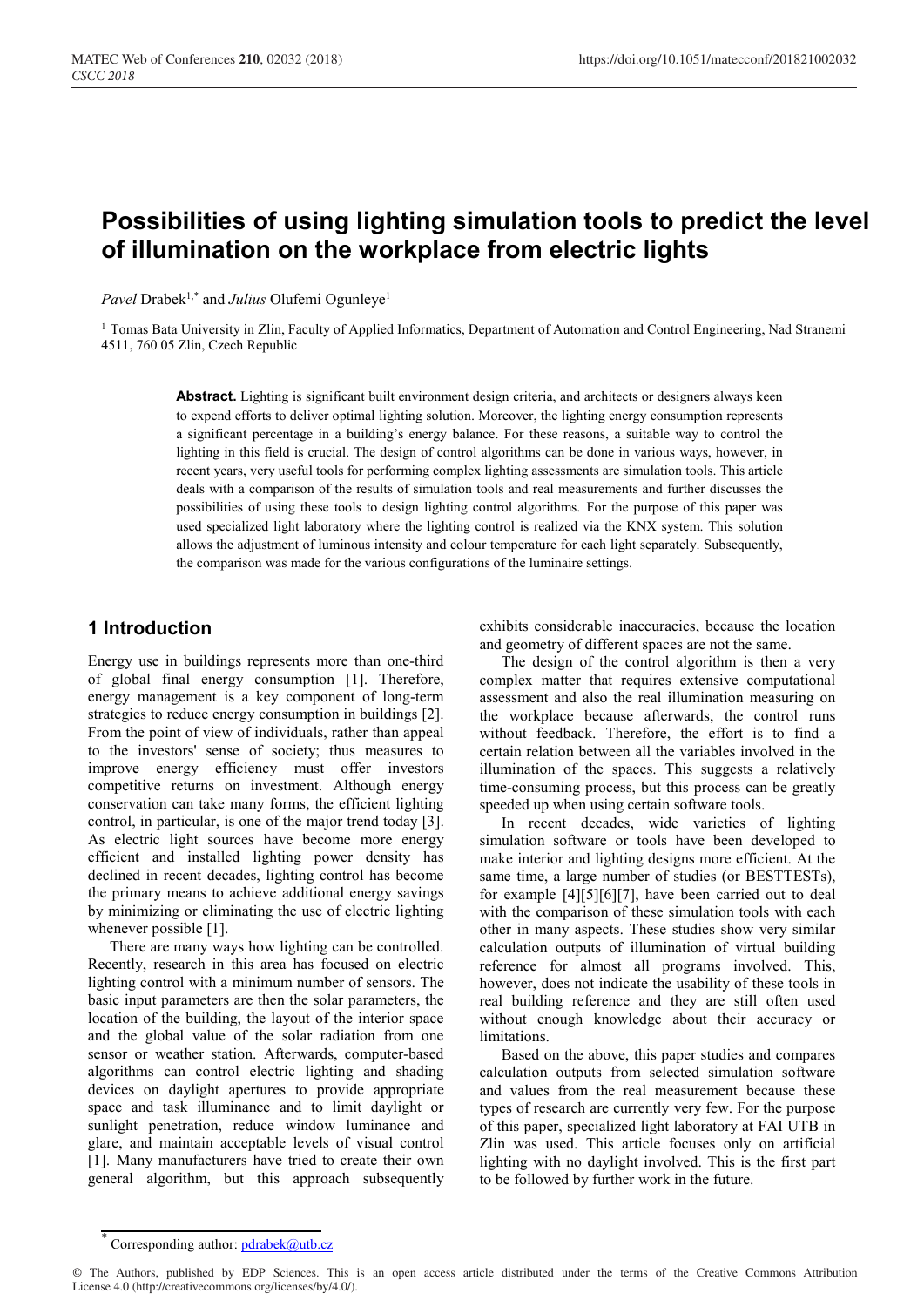### **2 Description of the light laboratory**

The light laboratory was built in 2017 and serves for research and development needs at FAI UTB in Zlin. The primary objective of this laboratory was not to specialize in testing high-end luminaries but to address the impact of their effects on indoor environments. The equipment of the laboratory was chosen to examine all types of lighting, natural light, artificial light, and their combination. The laboratory is located on the 3rd floor of the building with windows facing south. It is a room of rectangular shape with dimensions of 8.7 x 7.3 x 3.4 meters. There are work desks that define the work area at a height of 0.8 m above the floor. The artificial light source consists of luminaires with dimmable electronic ballasts (12 x LED panel CCT 6060 36W, 3600lm) which are also capable of changing the colour of the light (3000 - 6500K). These luminaires are suspended on a HILTI construction that is sliding to change their vertical and horizontal position. In this situation, the lights were placed at a height of 2.5m above the floor. To control the penetration rate of daylight, there are shutters connected via blind actor to the KNX. From the inside as secondary dimming elements, there are blinds that are operated manually. This solution allows for complete darkness in the laboratory.



**Fig. 1.** The light laboratory at FAI UTB in Zlin (photo).

The lighting control is performed by DALI, which is specially designed to control lighting where the KNX DALI-Gateway connects KNX with electronic ballasts equipped with a DALI interface. This interface enables the luminous intensity and colour temperature adjustment for each light separately. The logic itself is based on a control algorithm whose primary objective is to control the inner illumination to a constant level and the goal is to keep the power consumption for lighting at the minimum level and at the same time, meet the hygienic limits, which are given in [8].

### **3 Methods**

The measurement and also a comparison was performed only for artificial light with no daylight involved. Evaluation criteria were the horizontal indoor illuminance  $E$  [lux] that was collected manually, at specific locations (see Fig. 2), using a measurements set including a datalogger AHLBORN ALMEMO 2390-8 and two light intensity sensors FLA623VL and FLA613VL, both with the accuracy of 5% of the measured value. Measurements were collected in 12 observation points, at a height of 0.8 meters above the floor (see Fig. 3).

For the purpose of comparison, the DiaLux Evo software was chosen as the simulation tool. This software was developed by DIAL GmbH DIALux and its a widely used commercial package in lighting design, which is available for free through lighting manufacturers' websites. The exact model of the laboratory was created in this program and the luminaire shape and other luminaire definition in greater detail were downloaded from the manufacturer's catalogue.



**Fig. 2.** Model of the light laboratory with the markings of the observed points.



**Fig. 3.** Model of the light laboratory in 3D with the observation points.

In the case of real measurement, the procedure proceeded as follows. At first, the workplace illuminance was measured, where all lights were being controlled together. During these measurements, the lighting intensity of all luminaires changed to 14%, 53%, 72% and 100% of their maximum power and this whole process was repeated for different colour temperatures *T***<sup>C</sup>** (3000K, 4000K, 5000K and 6000K).

In contrast to the first phase of measurement, the second one concerned the control of each luminaire separately. The goal was to set the luminaire parameters to achieve uniform illumination levels on a work plane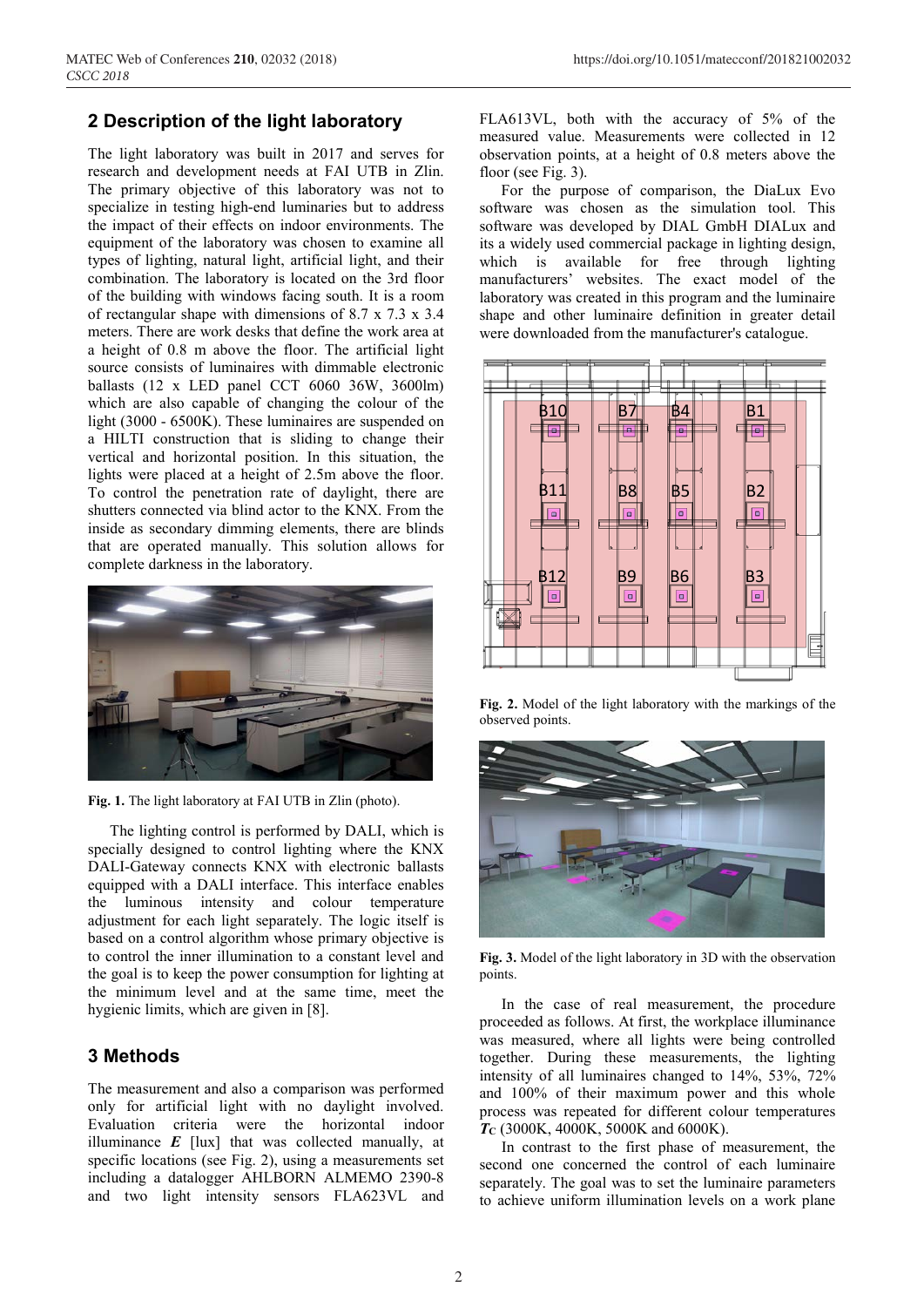throughout the room. Setting the luminous intensity of the lights then depends primarily on their position in the room. Since the luminaires illuminate the space at a certain angle of radiation it is obvious that if the same luminous intensity is set for all luminaires, there will be greater illumination in the middle than in the rest of the room. For this situation, the luminous intensity values were determined experimentally and the required illumination on the work plane was 500 lux.

Afterwards, all the measured data from the building were compared with results from the computer simulation runs in order to determine how close the computer predictions were to the field-monitored values. Description of both phases is provided below in results section.

#### **4 Results and discussion**

The results presented below are directed towards the analysis of the degree of accuracy of the DIALux Evo software when applied for real buildings. However, in view of the fact that conducted studies have found that calculation outputs from various lighting simulation programs are very identical, we assume that the results from other programs would be similar to those of the DIALux Evo. A great deal of emphasis was put on the correct setting of all the parameters of all elements that affect the resulting illumination value, such as the material used in terms of surface reflectances, the positions of all elements and the parameters of the luminaires.



**Fig. 4.** Illumination values at individual observation points for different luminous intensity,  $T_c = 4000K$ ,  $\Phi = 3600$ lm, (continuous line = real measurement, dash line = simulation).

Fig. 4 illustrates the comparison of the results of the workplace illuminance obtained from real measurement and simulation. The comparison is done for four different luminous intensities given in the percentage. As can be seen, the differences in higher luminous intensities are noticeable. In case of luminaires full power, the measured values on average are about 87 lux higher than the results from the simulation. This is mainly due to the fact that in case of dynamic LED CCT type of luminaires, luminous flux *Φ* [lm] can vary widely, depending on the colour temperature [1]. Furthermore, rated luminous flux refers to the initial luminous flux of the new luminaire and also this value

should be reached after a certain period of operation [9]; moreover, the value on the luminaire label should indicate the smallest possible value for the entire spectrum of colour temperature but in general, it is usually given for  $T<sub>C</sub> = 4000$ K. For this reason, at the beginning of the luminaire operation, we should measure the higher values of the luminous flux than the manufacturer indicates. Therefore, further, it has been tested for which luminous flux value will be obtained similar results to real measurements. The resulting values are 3890 lm for 3000K, 3920 lm for 4000K (see Fig. 5), 3970 lm for 5000K and almost 4000lm for 6000K. From these values, it can be observed that in the case of these luminaires, with the increasing colour temperature, the luminous flux also increases.



**Fig. 5.** Illumination values at individual observation points for different luminous intensity,  $T_c = 4000K$ ,  $\Phi = 3920 \text{lm}$ , (continuous line = real measurement, dash line = simulation).

Following are the results of the second measurement phase, concretely lighting control to a constant workplace illumination level of 500 lux. It was desirable to achieve this value only in the task area, it means the place directly below the light. The illumination of the immediate surroundings of the task may be less than the illumination of the task area, more about this is mentioned in [8]. It was therefore desirable to set the luminous intensity of each light so that the illumination levels on a work plane throughout the space was slightly above 500lux. All luminaires were set to colour temperature of 4000K and maximum luminous flux of 3920lm which was then regulated. The resulting comparison is shown in Fig. 6.



**Fig. 6.** Lighting control at a constant level of 500 lux and comparison of results.